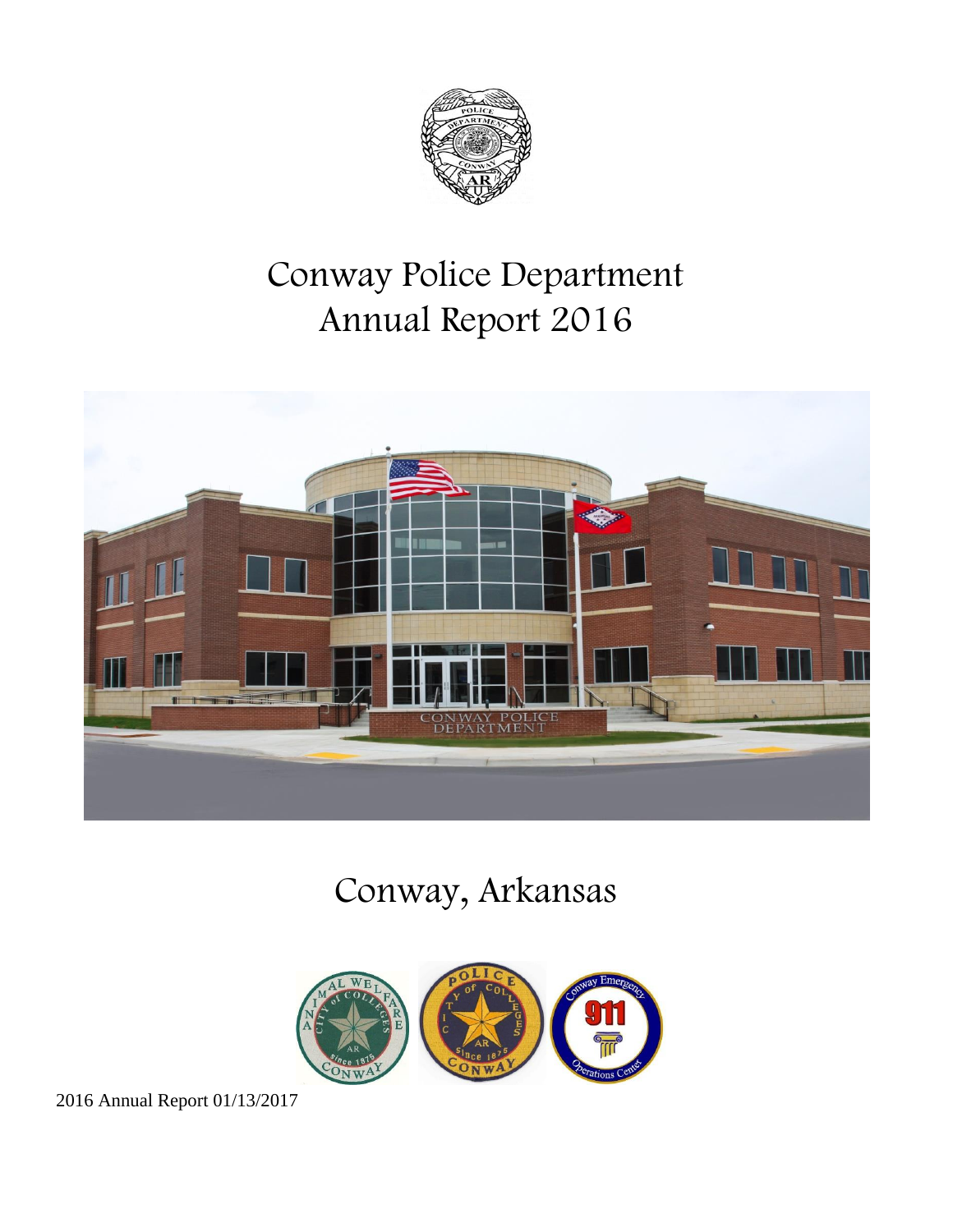

# **Conway Police Department – 2016 Annual Report**

This document is a report of not only crime statistics but activities and services conducted by the police department in the protection and service to the citizens of this community. While this is a comprehensive report of services required, it does not include the many incidents of police personnel assisting members of the community that did not result in a report filed or arrest made. This report is encouraging considering the ever increasing demand on police services by a growing community and the high turnover rate experienced in the Communications Center and Patrol Division. In 2016, we experienced a 9% turnover rate in sworn officers and a 50% turnover rate in the Conway Emergency Operations Center.

Special Operations worked twenty four special events resulting in 1,616 total man-hours. This is a 14% decrease in special events worked compared to 2016 and a 3% increase in man hours required to work special events compared to 2015. While the number of events decreased, the second annual Soaring Wings Marathon added to our man hour increase. This, in addition to proper adjustments to provide safer events, accounts for the small increase in man hours. The hours worked on special events in the city pulled officers from their normal enforcement duties. SWAT reported being utilized twenty three (23) times in 2016 for incidents ranging from narcotics search warrants to barricaded suspects. Investigations Division worked a total of 2,445 cases, a 0.4% increase from 2015. Department wide, there were 4,704 adult arrests and 305 juvenile arrests made in 2016. This is a 1.6% decrease in total arrests when compared to 2015. Conway Emergency Operations Center reported 69,342 calls for service which is an 8.4% increase from 2015. There were 34,296 Emergency 911 calls received, which is a 21% decrease compared to 2015. Animal Welfare Unit reported a total intake of 1,707 animals, a total of 864 adoptions and rescues, and 2,976 licenses issued. There was a 3% decrease in euthanized animals in 2016 and 1,599 citations and warnings were issued. There was a total of 33,784 hours of training for officers in 2016; these hours included hosting and instructing two sessions of the Central Arkansas Police Academy, K9, SWAT and Field Training. Program highlights include the continuation of the Text-A-Tip program, Underage Drinking Alcohol Compliance Check and the Drug Take Back Program.

The members of the Conway Police Department are dedicated professionals proud to serve and protect our community.

Chief Jody Spradlin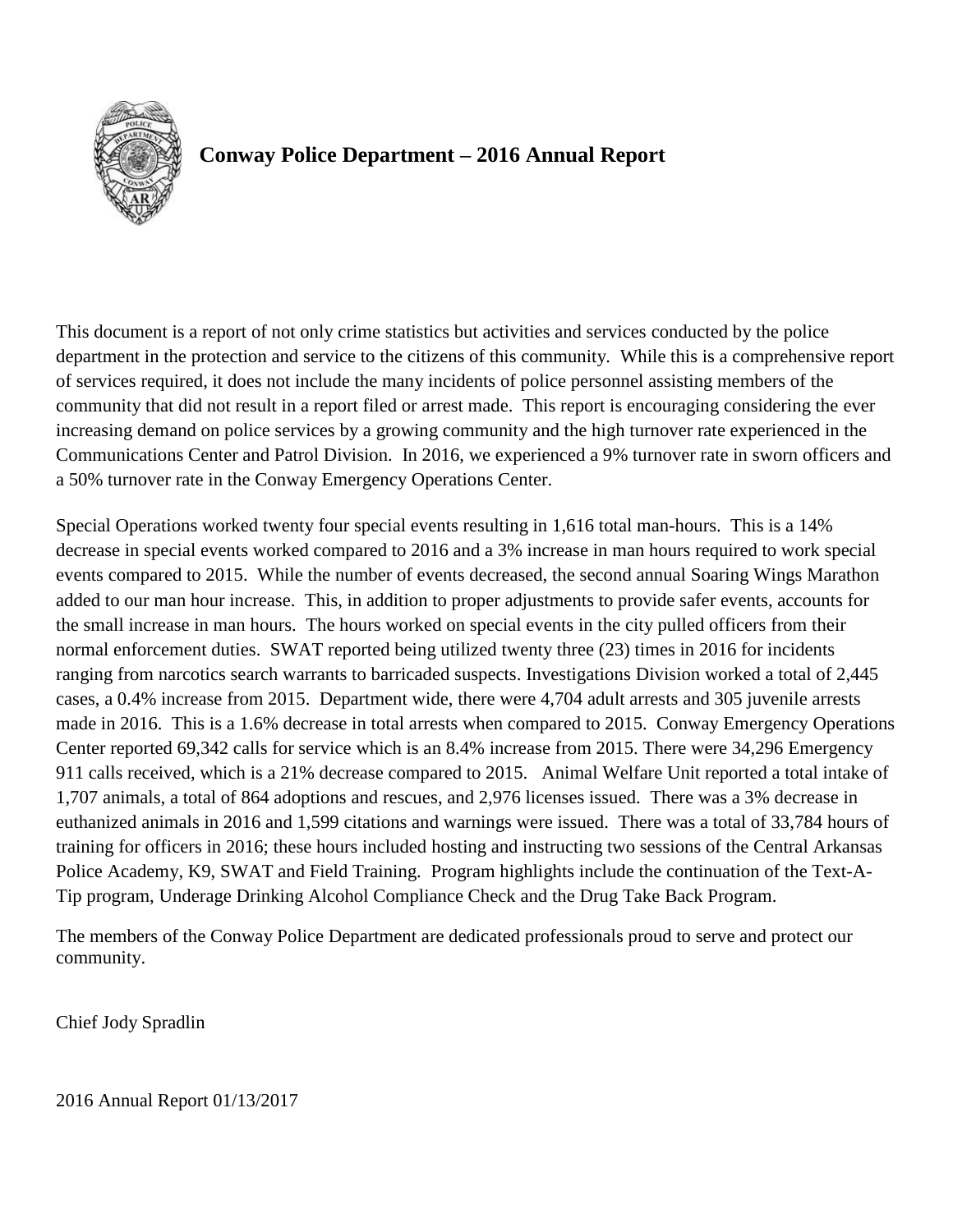**Violent Crimes,** overall, experienced a 2% increase from 2015 to 2016. There were 280 violent crimes reported in 2016 versus 274 violent crimes reported in 2015. The Violent Crimes in Conway for 2016 are broken down as follows:

- There was a 150% increase in Murders with five reported in 2016 and two reported in 2015.
- There was a 34% increase in Rapes with 35 in 2016 and 26 reported in 2015.
- There was a 4.7% increase in Robberies with 89 in 2016 and 85 reported in 2015.
- There was a 6.2% decrease in Aggravated Assaults with 151 in 2016 and 161 reported in 2015.

**Property Crimes**, overall, experienced a 4% decrease from 2015 to 2016 with 2,909 property crimes reported in 2016 versus 3,026 property crimes reported in 2015. The Property Crimes in Conway for 2016 are broken down as follows:

- There was a 13% decrease in Burglaries with 343 in 2016 and 394 reported in 2015.
- There was a 4% decrease in Thefts with 2,379 in 2016 and 2,482 reported in 2015.
- There was a 25% increase in Motor Vehicle Thefts with 186 in 2016 and 149 reported in 2015.
- There was a no change in Arsons with 1 in 2016 and 1 reported in 2015.

The below table depicts reported incidents over the past eight years. This reflects that while the population in Conway has risen significantly, there has been no significant rise in crime. It should also be noted that in 2008 changes in national reporting requirements resulted in the inclusion of certain crimes that were previously not counted.

Crime Statistic's Comparison for 2008 through 2015

|                             | 2009           | 2010           | 2011   | 2012   | 2013   | 2014   | 2015           | 2016   |
|-----------------------------|----------------|----------------|--------|--------|--------|--------|----------------|--------|
| Murder                      | 2              | $\overline{4}$ | 3      | 3      |        |        | $\overline{2}$ | 5      |
| Rape                        | $\overline{2}$ | 19             | 20     | 20     | 23     | 26     | 26             | 35     |
| Robbery                     | 59             | 48             | 82     | 82     | 51     | 62     | 85             | 89     |
| <b>Burglary</b>             | 451            | 446            | 397    | 397    | 371    | 395    | 394            | 343    |
| Theft                       | 1,980          | 2,012          | 2,108  | 2,108  | 2,242  | 2,311  | 2,482          | 2,379  |
| Motor Vehicle Theft         | 125            | 95             | 105    | 105    | 102    | 141    | 149            | 186    |
|                             |                |                |        |        |        |        |                |        |
| <b>Estimated Population</b> | 58,512         | 59,881         | 60,881 | 62,430 | 63,500 | 64,500 | 64,980         | 65,300 |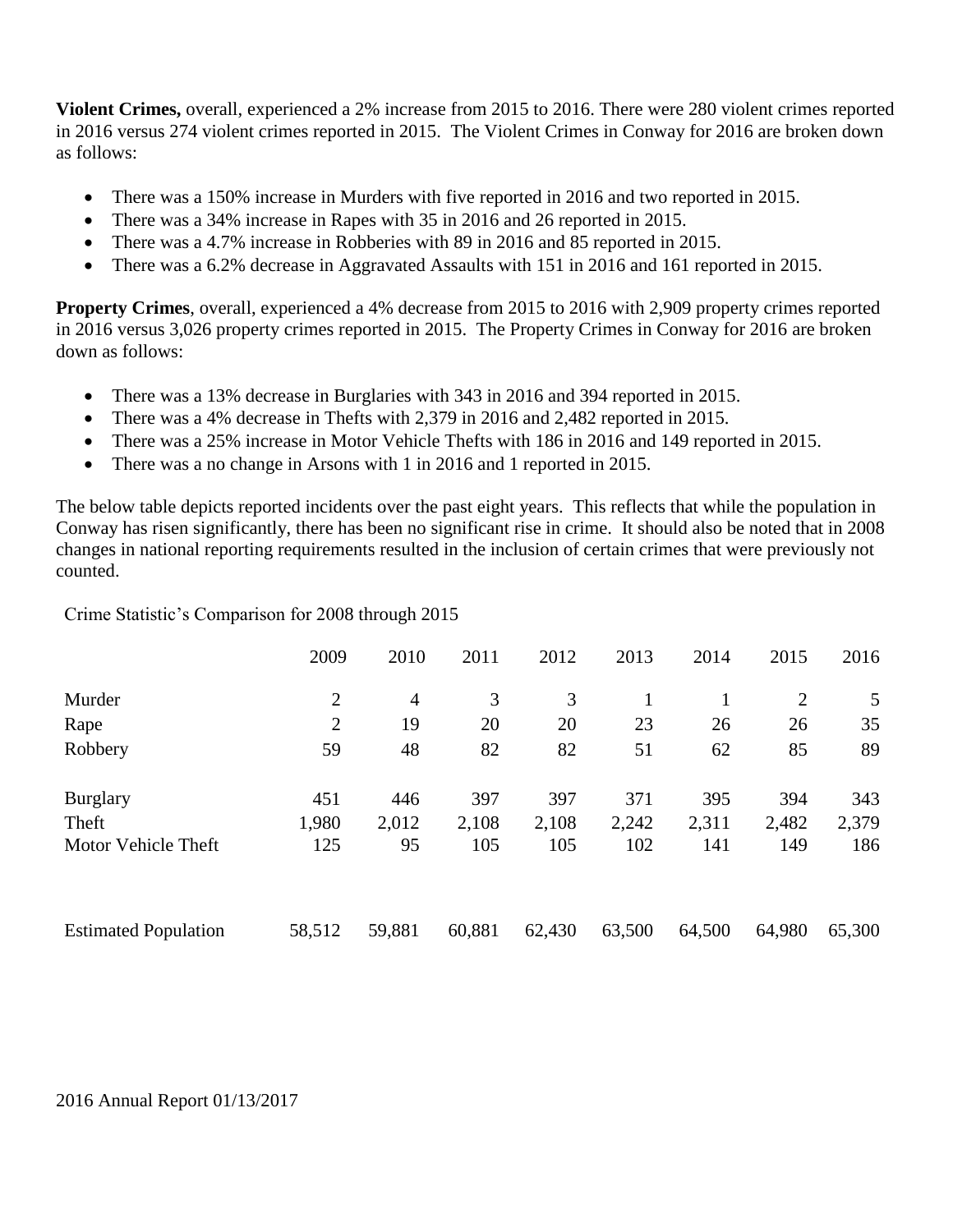## **ADMINISTRATION DIVISION**

The Administration Division consists of 25 sworn officers and 34 non-sworn who are assigned to the following sections: Fleet Maintenance, Training, School Resource Officers, Warrants, Traffic, Communications Center, and the Animal Welfare Unit. The following Administration Division statistics were reported for 2016:

- Fleet Maintenance Section received 10, new, Ford Explorer police vehicles. Two Ford Fusion's were purchased for detective vehicles. In addition, the Fleet Maintenance Section removed from service, 17 Ford Crown Victoria's, 2 Chevrolet Lumina's, and 1 G.E. Electric car. These vehicles that were no longer serviceable due to excess mileage or use.
- The Training Section reported a total of 33,784 hours of training in 2016, a 56% increase; these hours included basic police training, K-9, SWAT and Field Officer Training. CPD instructors provided 7,729 hours of instruction in 2016, a 1,544% increase. These extreme increases are due to CPD hosting two session of the Central Arkansas Police Academy and were responsible for the instruction and management of the academies.
- SWAT reported being utilized twenty three (23) times in 2016 for incidents ranging from narcotics search warrants to barricaded suspects. Each SWAT officer completed, on average, 312 hours of training throughout the year. Specialized training was done at "Diamond Defense 2016", in conjunction with the U.S. Coast Guard. Several central Arkansas agency SWAT teams joined this training. SWAT also received funds from the Homeland Security Law Enforcement Terrorism Prevention Grant in the amount of \$116,000.
- The Conway Emergency Operations Center received a total of 69,342 calls for service during 2016. This averages out to 190 phone calls daily. This is an 8.4% increase in calls for service when compared to 2015. There were 34,296 911 calls made, which averages out to be 94, Emergency 911 calls per day, which is a 21% decrease compared to 2015.
- Warrant Officers reported a total of 1,766 warrants served and spent 978 hours conducting prisoner transports throughout the state. Warrant Officers spent 124 hours acting as Conway District Court bailiffs and conducted 469 applicant fingerprints and processed 232 recalled warrants. Total number of warrants processed through the CPD warrant section was 6,844 warrants.
- Animal Welfare impounded 1,707 animals in 2016 as compared to 1,879 in 2015. Dogs/Cats adopted/placed in rescue during 2016 were 864, a 2.1% decrease over 2015's 882 adoptions. Conway residents purchased 2,976 dog and cat licenses during 2016, a decrease of 4.9% from 3,130 licenses the year before. These licenses brought in \$44,172 in 2016 as compared to \$40,876 in 2015 (There are two tag prices, depending on an altered or unaltered tag). The euthanasia rate for dogs/cats brought into the Conway AWU was 33% in 2016, compared to the 2015 euthanasia rate of 36%. This % rate is well below the national % rate of 65%. The adoption rate for dogs/cats brought into the AWU in 2016 was 51% as compared to 47% in 2015. The national adoption rate is 20%. AWU officers issued 1,599 warnings and citations in 2016, a 33% decrease over 2015. Calls for Service decreased by 17% in 2016, with 3,286 compared to 3,961 in 2015.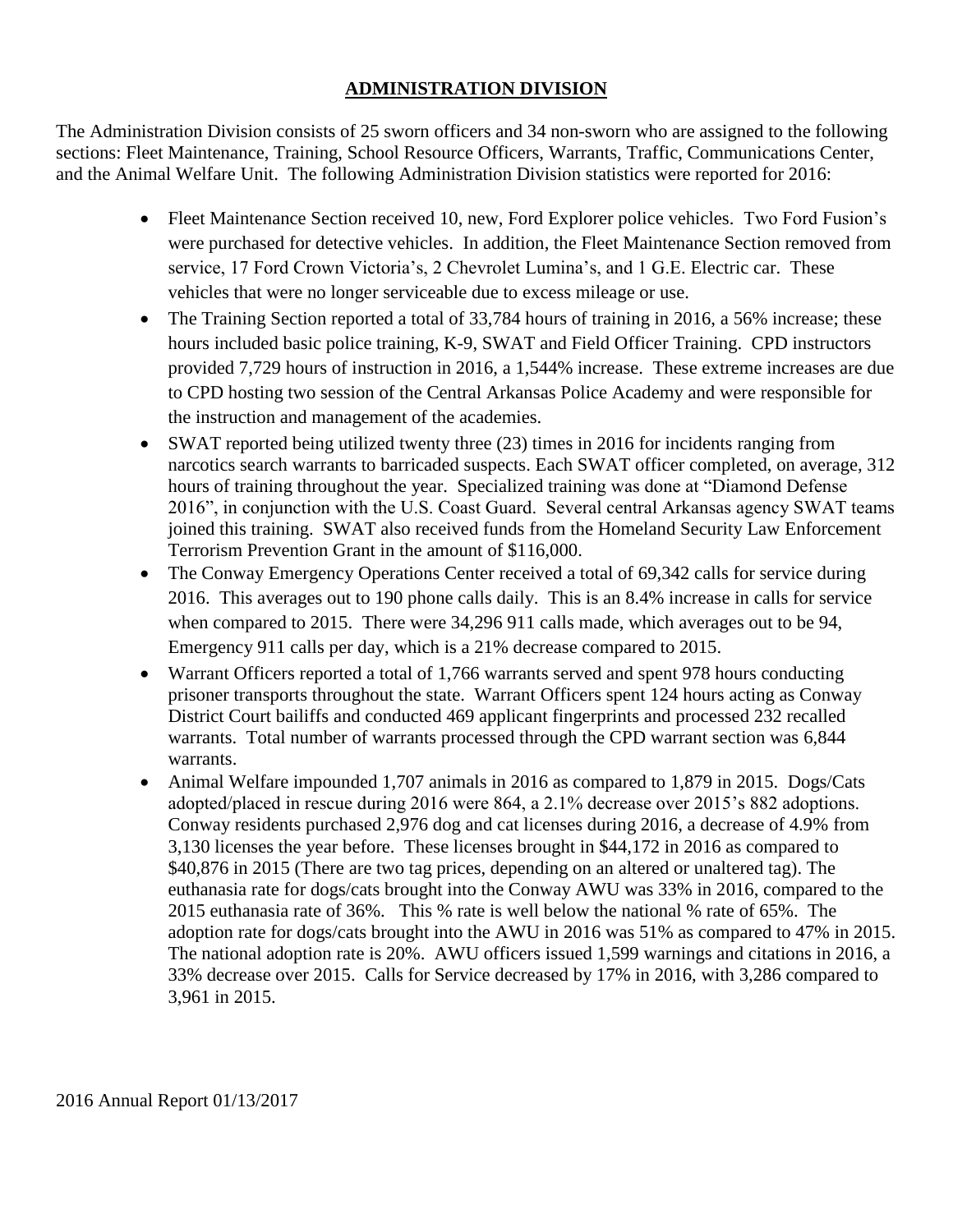# **PATROL DIVISION**

The Patrol Division consists of 69 sworn officers and 1 non-sworn. The following statistics were reported for 2015:

- Patrol Division has 14 Pillars of Training that each Officer must complete. As of the end of 2016, Patrol Division, as a whole, has maintained 87% completion ratio for the 14 training courses. This average decreased from the previous year by 8% due to the addition of 10 additional Officers and additional personnel turnover in 2016. This training includes courses such as Basic Crime Scene Processing, Emergency Vehicle Operations, Standardized Field Sobriety and Diffusion/De-escalation.
- Patrol Officers worked approximately 99 hours of speed enforcement initiatives, 568 hours on seat belt enforcement initiatives, and 509 hours of DWI enforcement initiatives. This resulted in 1,006 citations for no seatbelt, 119 citations for speeding, and 71 DWI arrests.
- There were 4,704 adult arrests made in 2016 in comparison to 4,672 in 2015. There were 305 juvenile arrests in 2016 in comparison to 258 juvenile arrests in 2015. This is an overall increase of 1% in total arrests, department wide.
- Patrol reported 32 police pursuits, up from 29 in 2015, which is a 10% increase; 3,774 accidents were worked, a 7% increase compared to 2015; 189 DWI/DUI arrests were made, a 20% decrease compared to 2015; 1,006 "no seat belt" citations were issued, a 34% increase compared to 2015; and 36 "no child restraint" citations were issued, a 5% decrease compared to 2015.

# **INVESTIGATIONS DIVISION**

The Conway Police Department Criminal Investigation Division consists of 23 sworn officers and 7 non-sworn who are assigned to Investigations, Narcotics, K9's, Property and Evidence, Records and COMPSTAT. The following CID statistics were reported for 2016:

- Investigations worked a total of 2,445 cases, a .4% increase from 2015. Narcotics reported 574 cases opened, a 55.6% increase compared to 2015; \$1,751,614 worth of illegal drugs seized, a 191% increase compared to 2015; 102 search warrants served, a 168.4% increase compared to the 38 search warrants served in 2015. It should be noted that the Narcotics Section reached full staffing in June of 2016 compared to 2015 where they were down two investigators.
- The K9 Unit was utilized 249 times throughout the year for vehicle searches, building searches and narcotic searches. The K9 Unit seized a street value of \$2,364,285 in illegal narcotics in 2016, a 472.6% increase from 2015. They also performed 37 public demonstrations throughout the year for schools, civic group and other community events, a 40.3% decrease from 2015.
- Evidence and Property received 3,684 items in 2016, of which 1,632 were transported to the Arkansas State Crime Laboratory for processing. 2,384 items were destroyed per court order and 275 items were processed and released to the owner. 631.5 pounds of prescription drugs were taken in for disposal. In May of 2016, 619 pounds of illegal drugs and drug paraphernalia were taken to the Clean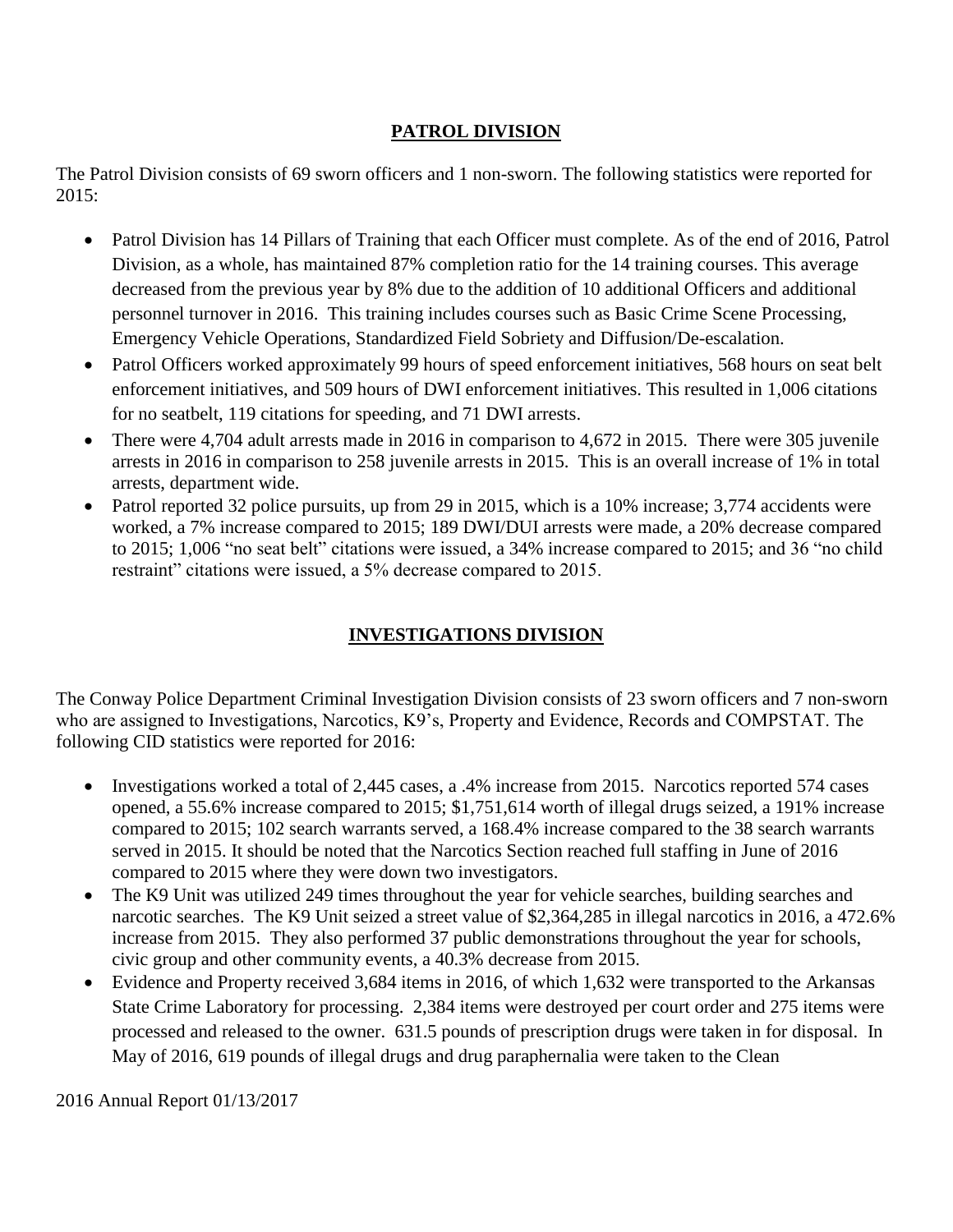Harbor Incineration Facility to be incinerated. 38 bicycles were donated to the Faulkner County Boys and Girls Club.

• The Records Section processed 11,578 incident reports, 3,774 collision reports, 7,228 citations and 9,362 warnings for 2016. The Records Section also entered 389 citations issued by the UCA Police Department.

#### Program Highlights

Text A Tip

Due to the enormous popularity of text messaging the Conway Police Department began utilizing state of the art technology to receive crime tips via text message and through WebTips. This service is 100% anonymous. The technology routes messages through a server that encrypts cell phone numbers before they get to police. The technology also allows investigators to securely reply back to the cell phone without compromising the tipster's identity.

Some of the advantages of text messaging includes being able to communicate in real time with texters. It also allows people to notify police when calling may not be feasible or safe. Texting a tip is easy. We received 236 tips in 2016 regarding drug activity, suspect identification and numerous other items of interest to our department. The system has been a success. Our tips increased 18% in 2016 from 2015.

❖ Restaurant Alcohol Compliance Checks

The Narcotics Section of the Conway Police Department conducted 116 alcohol compliance checks in 2016. This operation is to ensure that restaurants are properly checking identification of its patrons and are not selling to underage customers. Of the 116 checks that were made, 85 checks passed while 31 failed for a success rate of 73.28%.

Drug Take Back Program

Conway Police Department installed a permanent drop box for citizens to dispose of their unused prescription drugs. In 2016, 631.5 lbs of prescription medications were collected and disposed of safely through this program. This is a 32.9% decrease compared to 2015.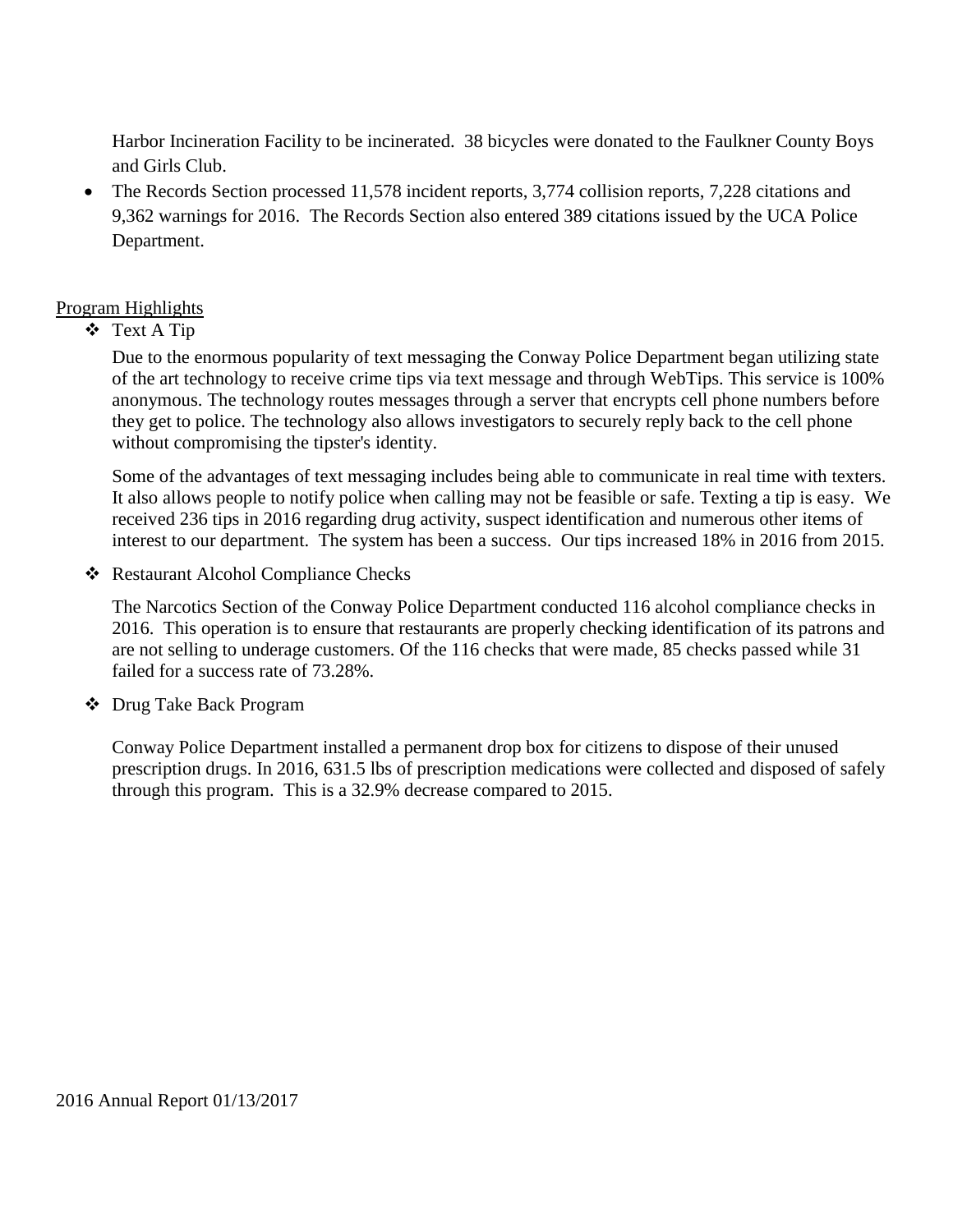

**Conway Police Department Sworn Turnover Rate 2012-2016**

| Year | Auth.<br><b>Sworn</b><br><b>Officers</b> | <b>Officer</b><br><b>Departures</b> | <b>Officer</b><br><b>Turnover Rate</b> |
|------|------------------------------------------|-------------------------------------|----------------------------------------|
| 2012 | 114                                      | 8                                   | 7%                                     |
| 2013 | 114                                      | 5                                   | 4%                                     |
| 2014 | 117                                      | 9                                   | 8%                                     |
| 2015 | 117                                      | 13                                  | 12%                                    |
| 2016 | 127                                      | 11                                  | 9%                                     |
|      |                                          |                                     |                                        |



**Conway Communications Center Turnover Rate 2012-2016**

| Year | <b>Auth. Sworn</b><br><b>Dispatchers</b> | <b>Departures</b> | <b>Dispatch</b><br><b>Turnover Rate</b> |
|------|------------------------------------------|-------------------|-----------------------------------------|
| 2012 | 22                                       | 10                | 46%                                     |
| 2013 | 22                                       | 3                 | 14%                                     |
| 2014 | 22                                       | 3                 | 14%                                     |
| 2015 | 22                                       |                   | 19%                                     |
| 2016 | 22                                       | 11                | 50%                                     |
|      |                                          |                   |                                         |



# **SWORN MANPOWER DISTRIBUTION BY RACE-GENDER-RANK**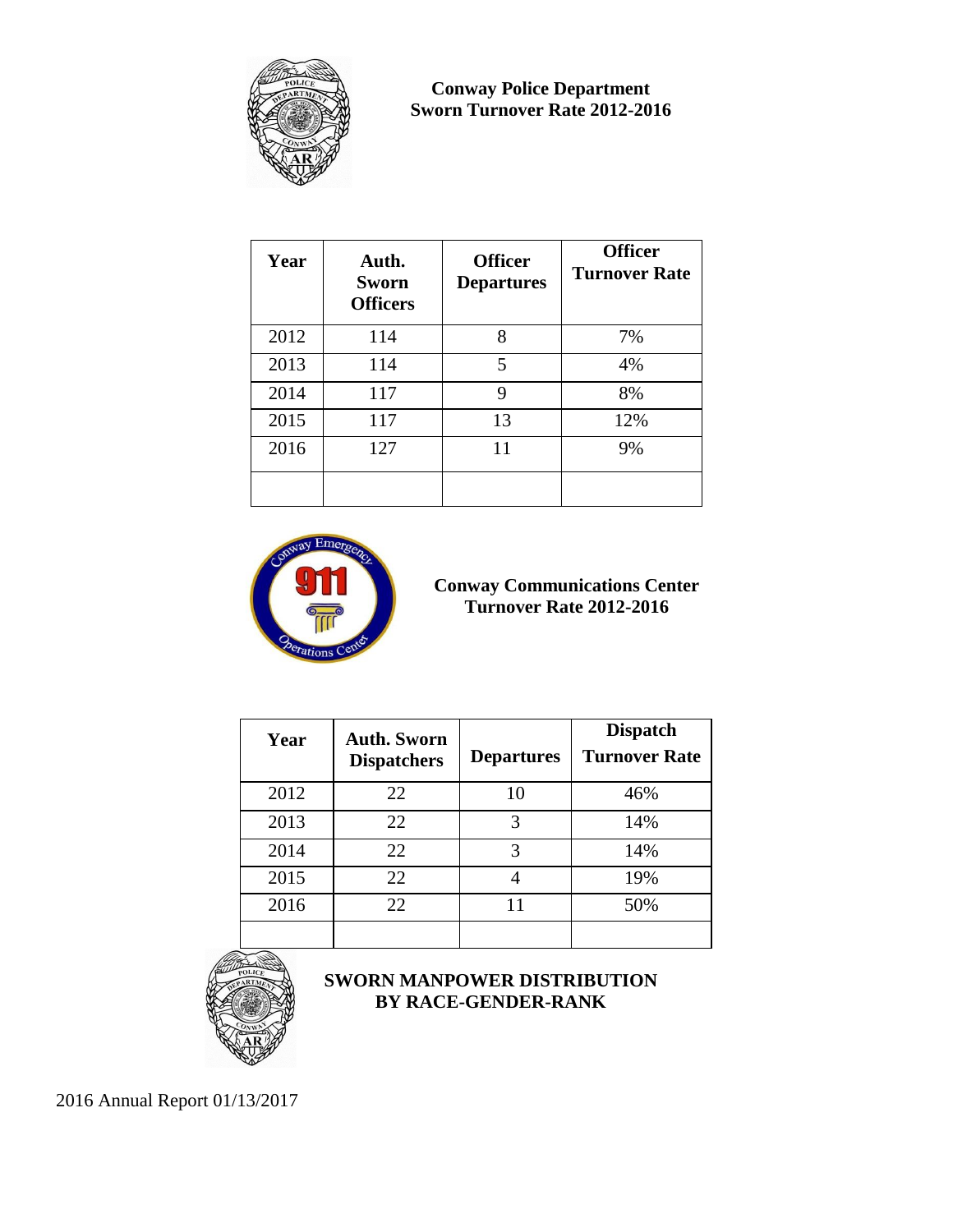|              | Chief | Major                   | Lieutenant | Sergeant     | Officer | Total | % of Dept. |
|--------------|-------|-------------------------|------------|--------------|---------|-------|------------|
|              |       |                         |            |              |         |       |            |
| <b>WM</b>    |       | $\overline{2}$          | 9          | 12           | 75      | 99    | 78%        |
| WF           |       | $\bf{l}$                |            | $\mathbf{I}$ | 11      | 13    | 11%        |
| <b>BM</b>    |       |                         |            | $\mathbf{I}$ | 8       | 9     | 7%         |
| BF           |       |                         |            |              |         |       |            |
| <b>NAM</b>   |       |                         |            |              |         |       |            |
| <b>NAF</b>   |       |                         |            |              |         |       |            |
| HM           |       |                         |            |              | 3       | 3     | 2%         |
| HF           |       |                         |            |              |         |       |            |
| Vacant       |       | 1                       |            |              |         | 3     | 2%         |
| <b>TOTAL</b> | 1     | $\overline{\mathbf{4}}$ | 9          | 14           | 99      | 127   | 100%       |



# **NON-SWORN MANPOWER DISTRIBUTION POLICE, ANIMAL WELFARE, CEOC**



|              | ${\rm FT}$       | PT               | Total            | % of Dept. |
|--------------|------------------|------------------|------------------|------------|
| <b>WM</b>    | 5                | $\overline{2}$   | $\overline{7}$   | 16%        |
| WF           | 29               | $\overline{0}$   | 29               | 61%        |
| <b>BM</b>    | $\boldsymbol{0}$ | $\boldsymbol{0}$ | $\boldsymbol{0}$ | 0%         |
| BF           | 6                | $\overline{0}$   | 6                | 13%        |
| <b>NAM</b>   | $\overline{0}$   | $\bf{0}$         | $\overline{0}$   |            |
| <b>NAF</b>   | $\overline{0}$   | $\overline{0}$   | $\overline{0}$   |            |
| HM           | $\mathbf{1}$     | $\Omega$         | $\mathbf{1}$     | 2%         |
| HF           | $\overline{0}$   | $\overline{0}$   | $\overline{0}$   |            |
| Vacant       | 3                | $\overline{0}$   | 3                | 8%         |
| <b>TOTAL</b> | 44               | $\overline{2}$   | 46               | 100%       |

### **PERSONNEL STRENGTH CHART Effective 12/31/2016**